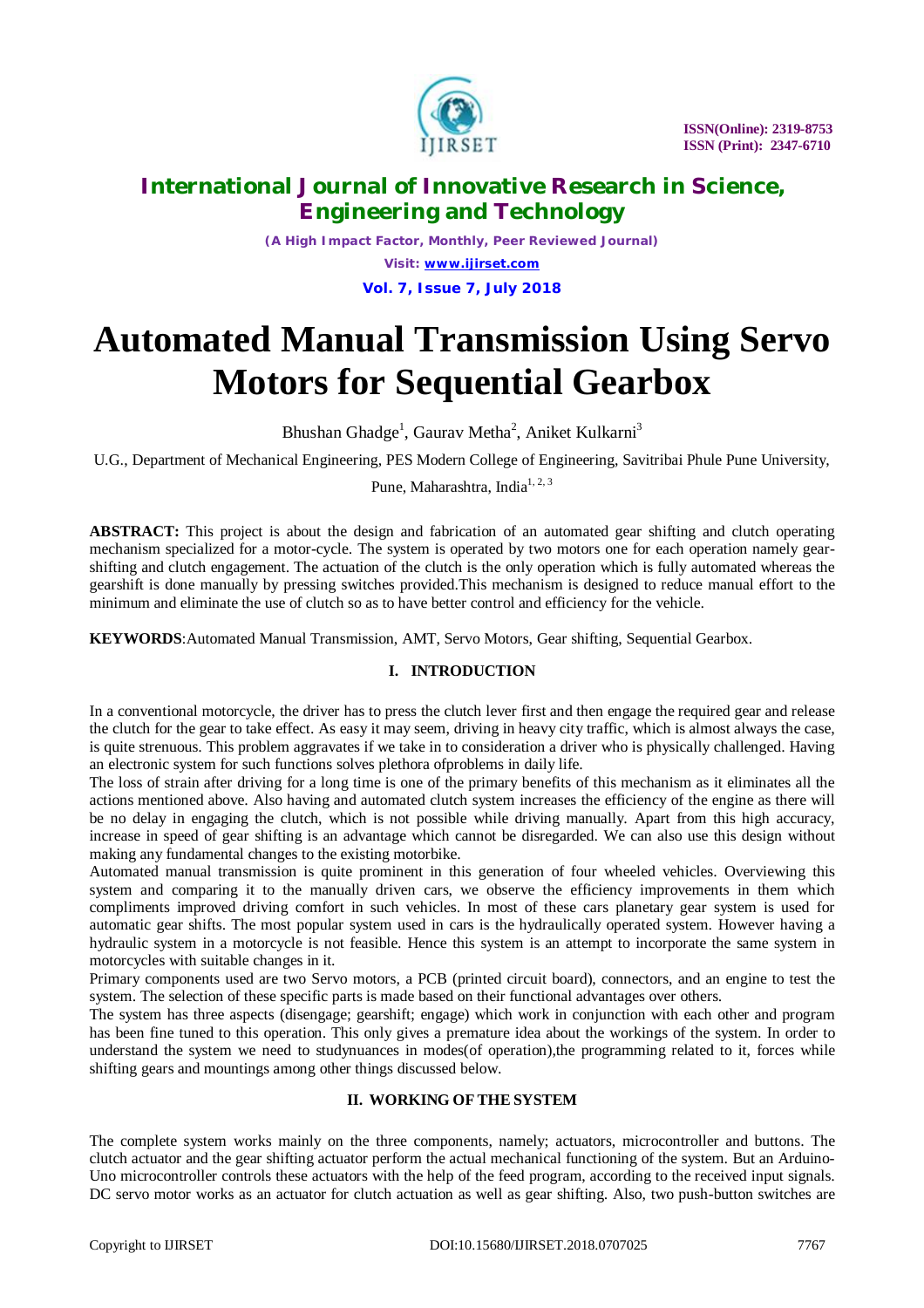

*(A High Impact Factor, Monthly, Peer Reviewed Journal)*

*Visit: [www.ijirset.com](http://www.ijirset.com)*

## **Vol. 7, Issue 7, July 2018**

provided for upshifting and downshifting of gears which are installed on the dashboard, so the driver can use it to send the commands for actuation. Similarly, there is a four bar linkage in place to connect the DC servo motor and the gear lever to perform the gear shifting.

#### **Clutch Actuation:**

Now in order to shift the gear, the switch is used which actuates the clutch first and the clutch disengages. The command is given through the microcontroller to the servo. The clutch once disengaged must be engaged slowly so that the power transfer from engine to gearbox is smooth. In manual transmission the clutch is being actuated manually. Also a delay time is to be given in the program as the clutch has to be disengaged before the gear is shifted.

## **Gear Actuation:**

When clutch is disengaged, microcontroller Arduino-Uno sends a signal to the gear shifting servo. This signal actuates the DC servo motor and it rotates. Since the motor is connected to a gear shift lever through four bar linkage, that lever rotates with the motor. This shifter exerts a force to shift the gear up or down.

When the gear is shifted the motor needs to stop as the gear lever comes back to its original position. The gear shift indicator will generate a signal once the gear is shifted and that is given to microcontroller as the input. Thus microcontroller gives an output signal which stops the motor from rotating by cutting off its supply. As motor is in rest condition the reverse motion of the gear lever is not resisted and it comes back to its original position. Once the gear is shifted the clutch is engaged back into its original position. While downshifting of the gear again first the clutch is disengaged and the gear is shifted by rotating the motor in opposite direction.

# **III.SELECTION OF ACTUATOR**

Servo motor is the main component of this system as it acts as an actuator. DC servo motor is selected, because of its precision in controlling, capability of programming and compactness it adds to the system. As battery is available in the motorcycle, it can be used as a power source for the servo motor. Hence, system does not require any additional power source.

Force required for shifting gears and actuating clutch is very minimal, in case of manual transmission. This is because of the concept of leverage. Depending upon the length of the lever, force required to actuate changes, according to the concept of leverage. But the torque remains the same at every joint of the mechanism. Hence, we focused on the torque for various calculations. We used force meter to measure the force required to shift gears and actuate clutch for a given length of a lever. Using force and length, we calculated the required torque.

 **Gear shifting calculation:** Force required  $= 4 \text{ kg}$ 

 $= 4*9.81$  $= 39.24$  N. Length of the lever  $= 9 \text{ cm} = 0.09 \text{ m}$ Torque required  $= 39.24*0.09$  $= 3.53$  N.m **Clutch actuating calculation:** Force required  $= 3.5 \text{ kg}$  $= 3.5*9.81$  $= 34.34$  N.

Length of the lever  $= 11$  cm  $= 0.11$  m Torque required  $= 34.34*0.11$  $= 3.78$  N.m.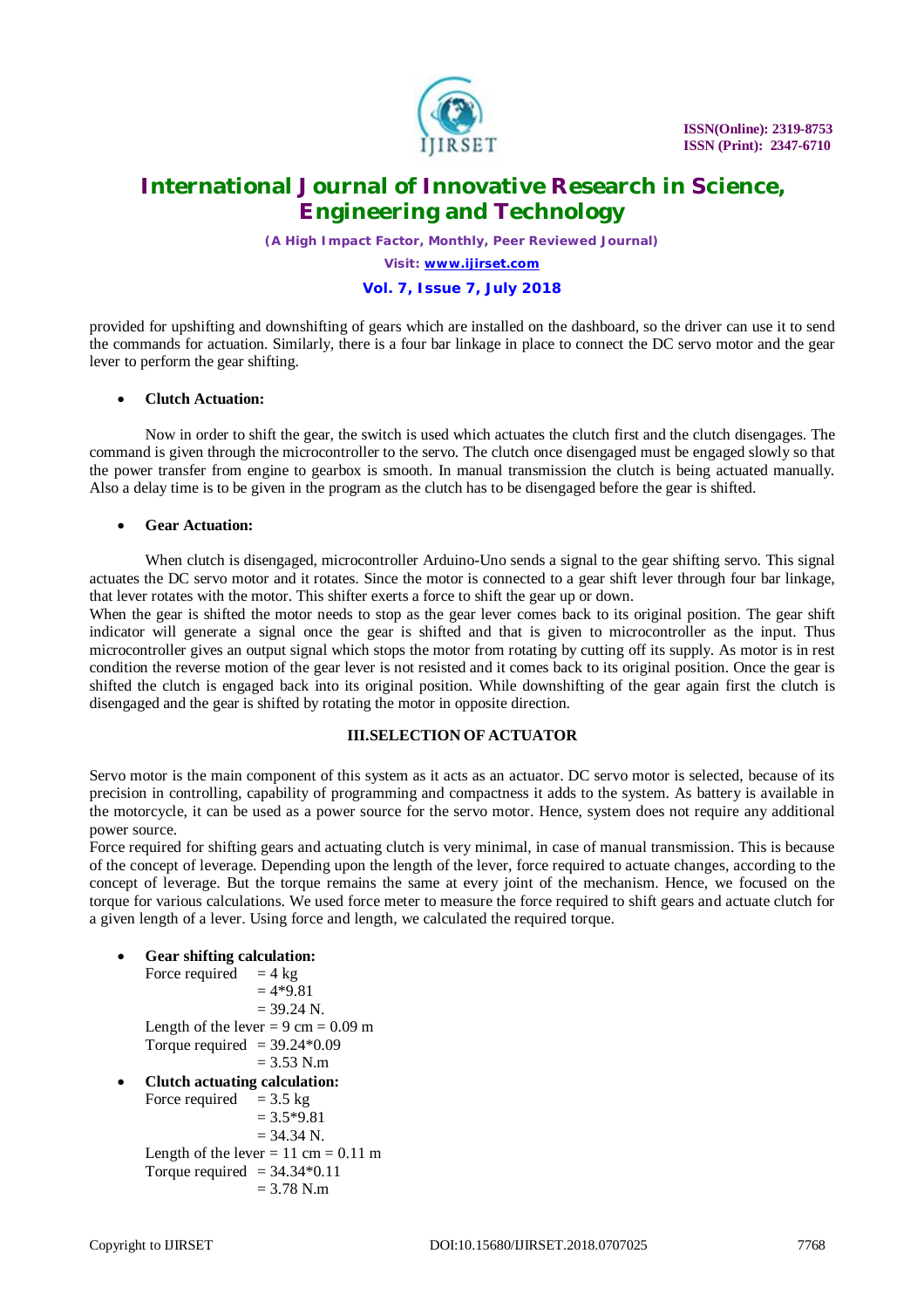

*(A High Impact Factor, Monthly, Peer Reviewed Journal)*

*Visit: [www.ijirset.com](http://www.ijirset.com)*

# **Vol. 7, Issue 7, July 2018**

Since, we need torque of minimum 3.53 N.m. to shift gears and 3.78 N.m. to actuate clutch, we selected 2 servo motors of 4 N.m. torque.

### **IV.CIRCUIT DIAGRAM**

The fig 1 (a) shows the simple circuit diagram of the electronic part of the system. The circuituses primarily two motors, two switches, a PCB and power supply. The fig 1 (b) shows the prototype of the circuit which we used.Actual circuit is more complicated than the prototype. Actual circuit consists of a display to indicate the driver about the engaged gear. Also, battery available in the motorcycle is used as the power supply for the whole system. Because of this connections will also be more complicated. In order to simplify the circuit, those have been omitted.

As seen in the fig 1 (a), the two switches are the buttons that would be pressed by the driver as and when he feels the need to change the gear. One of the two is used for upshifting while the other for downshifting. They are connected to their respective servo motors through input and output pins on the PCB.

The connections to the servos and the program related to it, is to be done vigilantly, as both servo motors serve different purposes, any divergence from this might have unwanted ramifications. The resistors are used to limit the current flow through the switch which prevents it from getting damaged. Both the servos are connected in a similar way. The display connections mentioned above are all made using the remaining pins on the PCB. For the initial system prototype, a bread board was used. However taking into account its mounting feasibility on the bike, a PCB was designed to suit the purpose.

The power supply though initially used was an external one; the supply required on the bike is to be taken from the battery already available on board. The switches mentioned above too are open to damage from the supply. They need to have a resistor suitable with respect to the supply provided. Initially we used Arduino board for testing and tuning of the system, hence the supply had to be regulated according to the PCB limitations. However a self-designed PCB would not have such constraints and the system would be used in a wide range of supply.



Fig. 1 Circuit Diagram

#### **V. FOUR BAR MECHANISM**

A four bar mechanism is used to transmit motion from one rotary link to another link which can either rotate or slide depending upon the type of joints used in the mechanism. There are 3 different types of four bar mechanism, namely: Planar quadrilateral linkage, Slider-crank linkage, Double Slider linkage. For our purpose, we implemented planar quadrilateral linkage. There are four links and four revolute joints in the planar quadrilateral linkage. One link in this type of linkage is always fixed and it is called as ground link. Other two links which rotates are called crank and rocker arm. The remaining link which joins crank and rocker arm is called as coupler.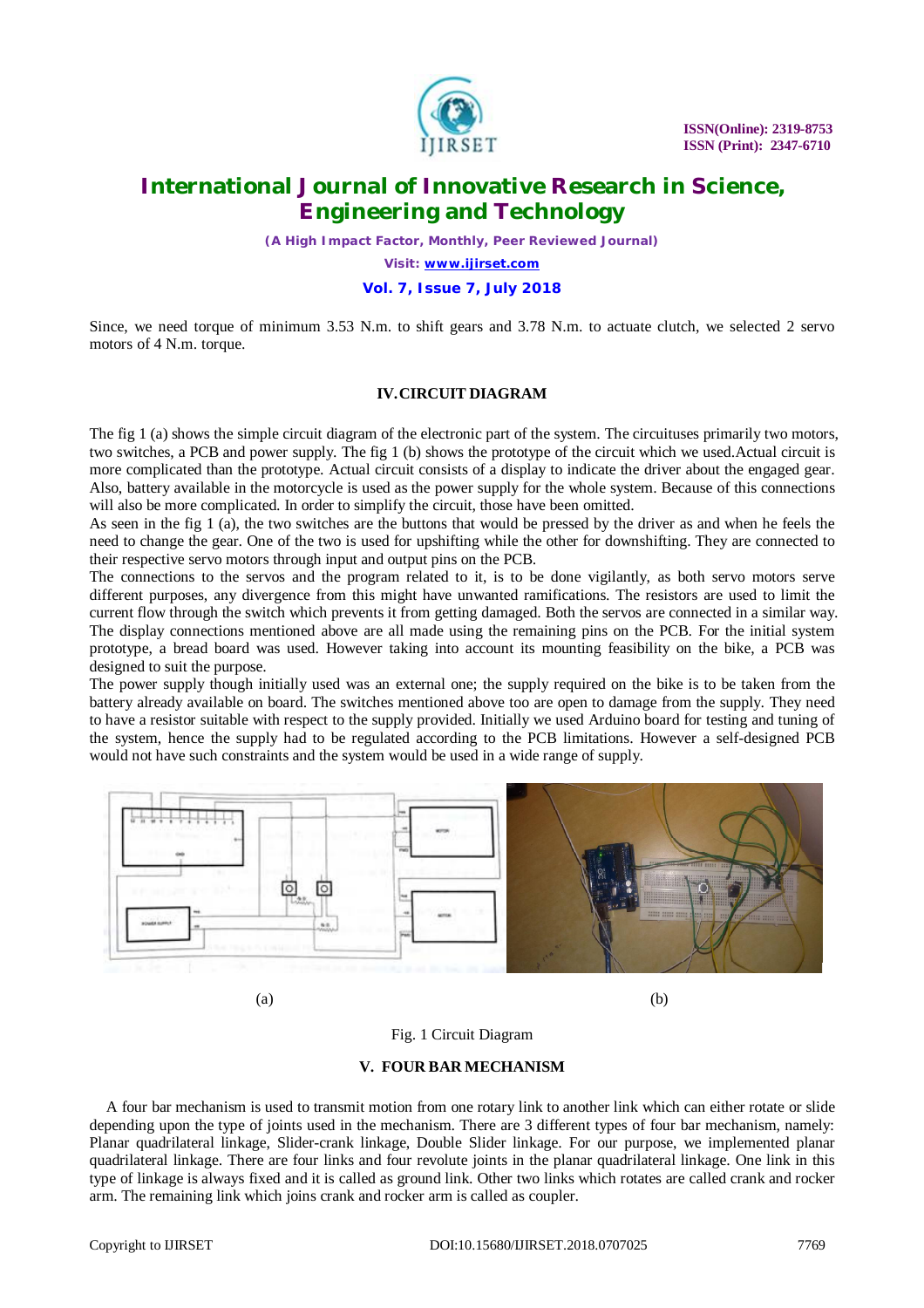

*(A High Impact Factor, Monthly, Peer Reviewed Journal)*

*Visit: [www.ijirset.com](http://www.ijirset.com)*

# **Vol. 7, Issue 7, July 2018**

Planar quadrilateral linkage is used to transmit the motion of DC servo motor to gearshift lever so that gear is shifted. In this linkage, crank (small link) acts as input link which is attached to the DC servo motor, while rocker arm (big link) is the gear shift lever used to rotate the shaft which is coupled to rocker arm.



## **VI.CONDITIONS FOR PROGRAMMING**

#### **1. Delay In Gear Actuation**

If both motors are actuated simultaneously, gear will start shifting while clutch is disengaging. This is not a desirable condition, since engine torque is still being transmitted through gearbox which will wear out or break the synchro-rings. Hence, a delay is provided in the program so that gear is actuated after clutch is disengaged.

#### **2. Holding Position Till Synchro-rings And Gear Teeth Align**

Sometimes servo has to wait for few milliseconds till teeth of synchro-rings and gears are aligned and ready to engage. Torque is necessary to hold that position during this time to avoid delays.

#### **3. Different Clutch Engagement Speeds:**

For  $1<sup>st</sup>$  gear, clutch needs to be engaged at much slower rate than other gears. With the help of program, we can provide desired speed to servo motor.

#### **4. Limiting Gear Shifting:**

If driver tries to downshift from  $1<sup>st</sup>$  gear, then program should avoid this task. Similar is the case of upshifting from 5<sup>th</sup> gear. Hence, gear counter loop is used in the program to prevent actuating these types of situations.

#### **5. Achieving Neutral Between First And Second Gear:**

Less torque is required to attain neutral between first and second gear. Also, the angle required to shift into neutral is different than other gears. Hence, angle and speed, corresponding to the required torque, is added in the program to achieve neutral state.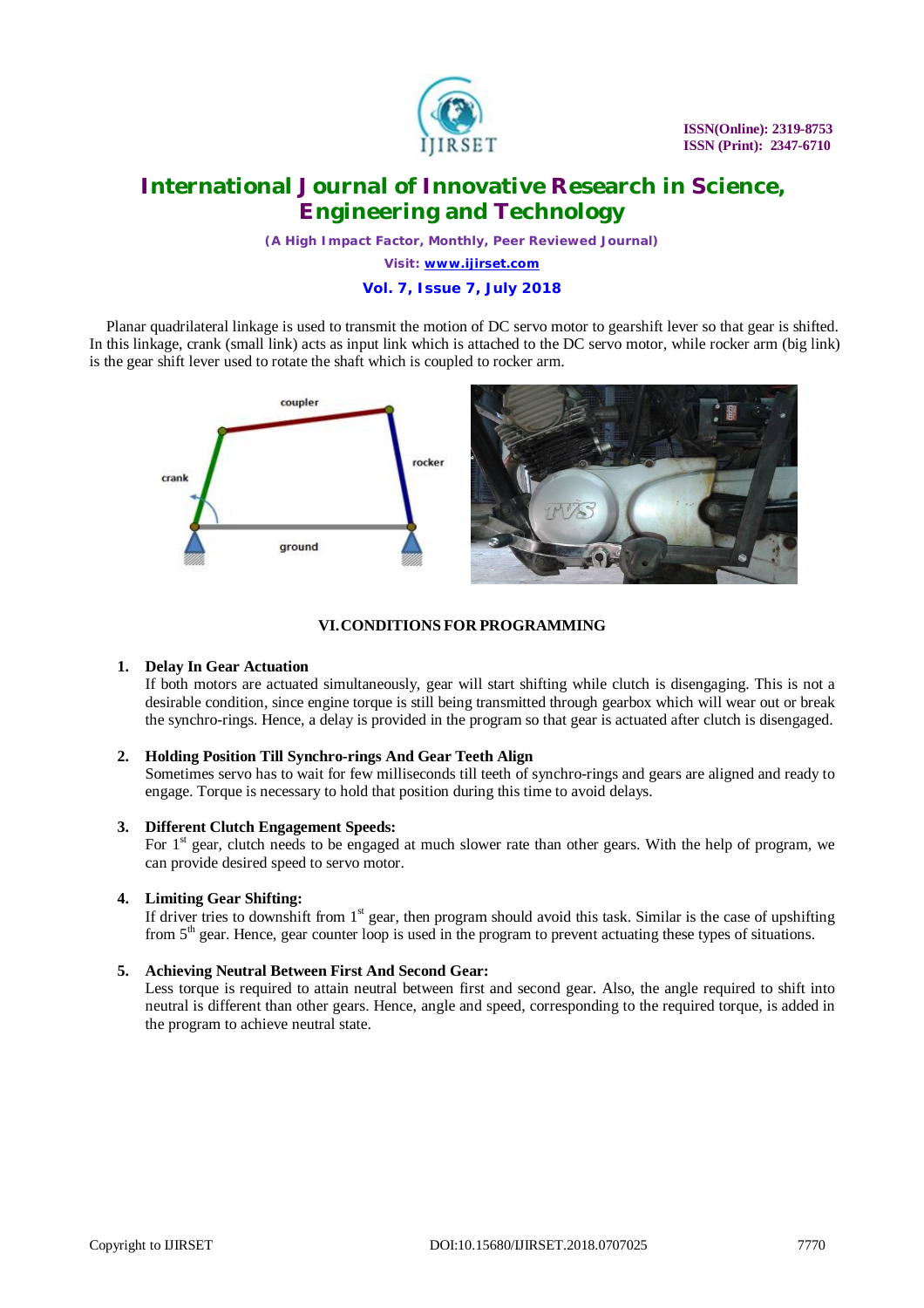

*(A High Impact Factor, Monthly, Peer Reviewed Journal)*

*Visit: [www.ijirset.com](http://www.ijirset.com)*

**Vol. 7, Issue 7, July 2018**

## **VII. RESULTS**

Table 1: Gear shift time for each gear

The system being tested on TVS Star city we have noticed the observations:

| Gear Engaged    | Gear Shift time (secs) |
|-----------------|------------------------|
| 1 <sup>st</sup> | 0.85                   |
| 2 <sup>nd</sup> | 0.75                   |
| 3 <sup>rd</sup> | 0.65                   |
| 4 <sup>th</sup> |                        |

As seen in table no.1, the time mentioned consists of the total time required to completely engage the gear (clutch disengage + gear shift + clutch engage). The graph in fig. 2 elaborates given values in the table by bifurcating the time and comparing them.



#### Fig. 2 Gear & Clutch Comparison

As observed in fig.2, the clutch engagement time for the first gear is highest while for the rest of the gears it is subsequently reduced. This is because, while the gears are engaged, the drive to them given by the engine-through clutch- needs to be actuated relatively slowly so as not to stall the engine. The time for clutch engagement for first gear is achieved by trial and error. This value or time is not same for any two vehicles and thus needs to be changed for a specific vehicle.

Ideally the value for gear engagement should decrease after the first gear and remain stable at a certain value. However the vehicle being old and system still to be optimized, there are some aberrations in the reading but within the acceptable limits.